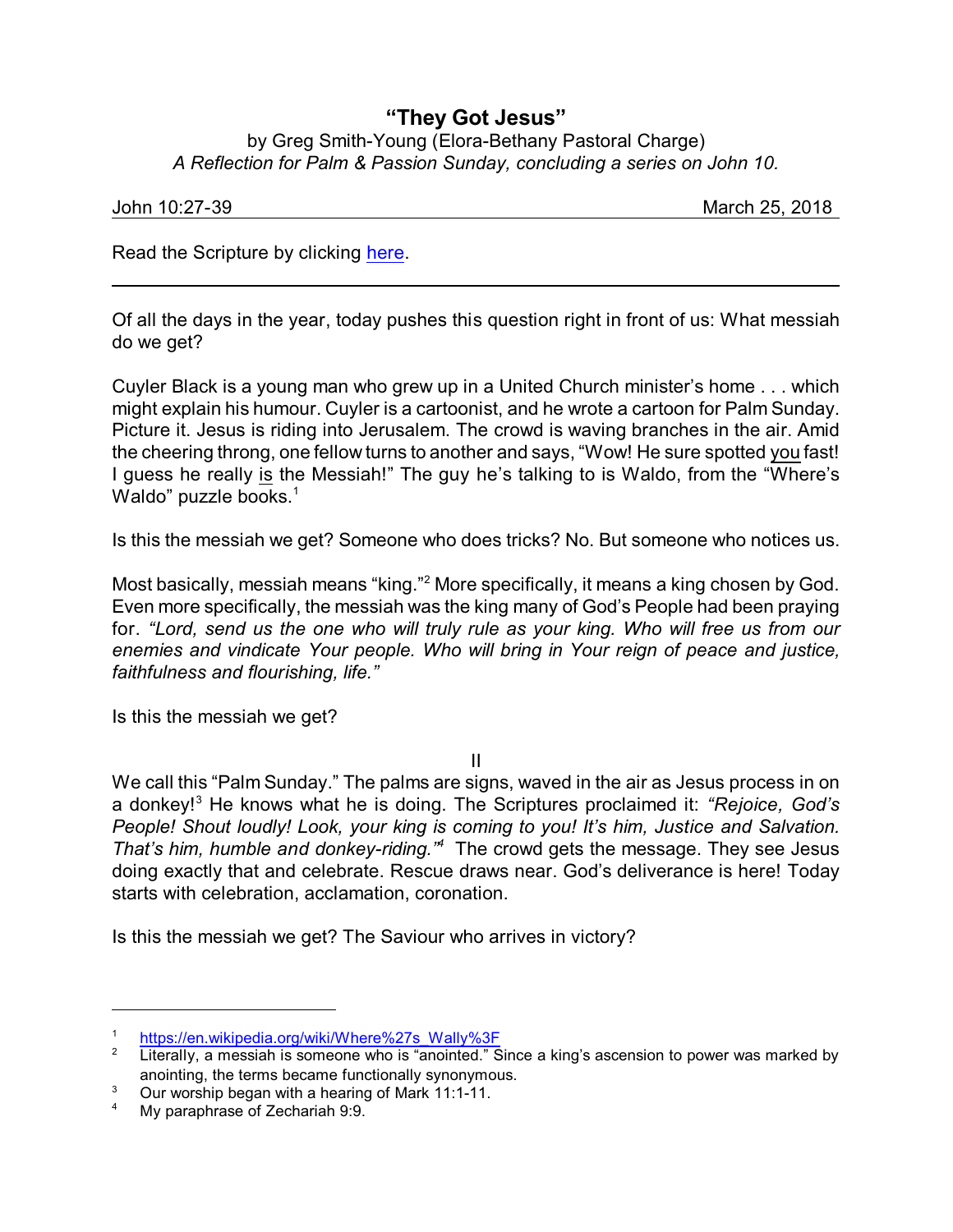We also call this "Passion Sunday." The word "passion," it literally means "suffering." By the end of this worship service, and into this week, everything gets torn apart. What starts with the crowds acclaiming Jesus ends with the courts condemning Jesus.<sup>5</sup> We will finish today with Jesus clad in a bloodied robe, wearing a mocking crown, twisted. Jesus will be denounced for blasphemy and sentenced for sedition. The mob will turn on him. The authorities will condemn him. Crucifixion will be his sentence, and everyone will get the message. Crucifixion is a sign that screams out humiliation, shamefulness, utter defeat and destruction, and God's rejection.

Is this the messiah we get? Condemned to failure and cursed?

III

Between today's beginning and ending, we stand here. We've just heard another Bible reading, the culmination of a confrontation around Jesus. Time-line-wise, this episode happened earlier, before the Passion, before the Palms. Still, as his accusers press in on Jesus, he pushes in front of us the same question: What messiah do we get?

We have been building up to this, through this season of Lent. We've heard Jesus say he is our Shepherd. "Shepherd" is a metaphor for messiah, for king. "I am your Shepherd," Jesus says. Our Good Shepherd. Our Ideal Shepherd. Our Beautiful Shepherd. He knows us, he guides us, he feeds us. If we are his, then we know him, we follow him, we trust him, our Good Shepherd.

Is this the messiah we get?

But now, Jesus pushes harder. *He* says he gives life that lasts forever. What king can do that? He says his sheep will never be destroyed. What king can promise that? He says those who belong to him will never be snatched from his hand. Then he says they will never be snatched from God his Father's hand. Which hand is it, Jesus? Yours or God's? They are one and the same, Jesus says, because *"I and the Father are one!"*

Is this the messiah we get?

Everyone explodes. The first commandment: no gods but the Lord.<sup>6</sup> The fundamental truth: *The Lord is our God. Only the Lord!<sup>7</sup>*

 $5$  The service ended with Mark 14:17-15:15.<br> $6$  The first Commondment: see Evenius 20:1

<sup>6</sup> The first Commandment; see Exodus 20:1-3.

<sup>7</sup> Deuteronomy 6:4, the *Shema Yisrael*, the centrepiece of Jewish spirituality, expressing its fundamental monotheism.